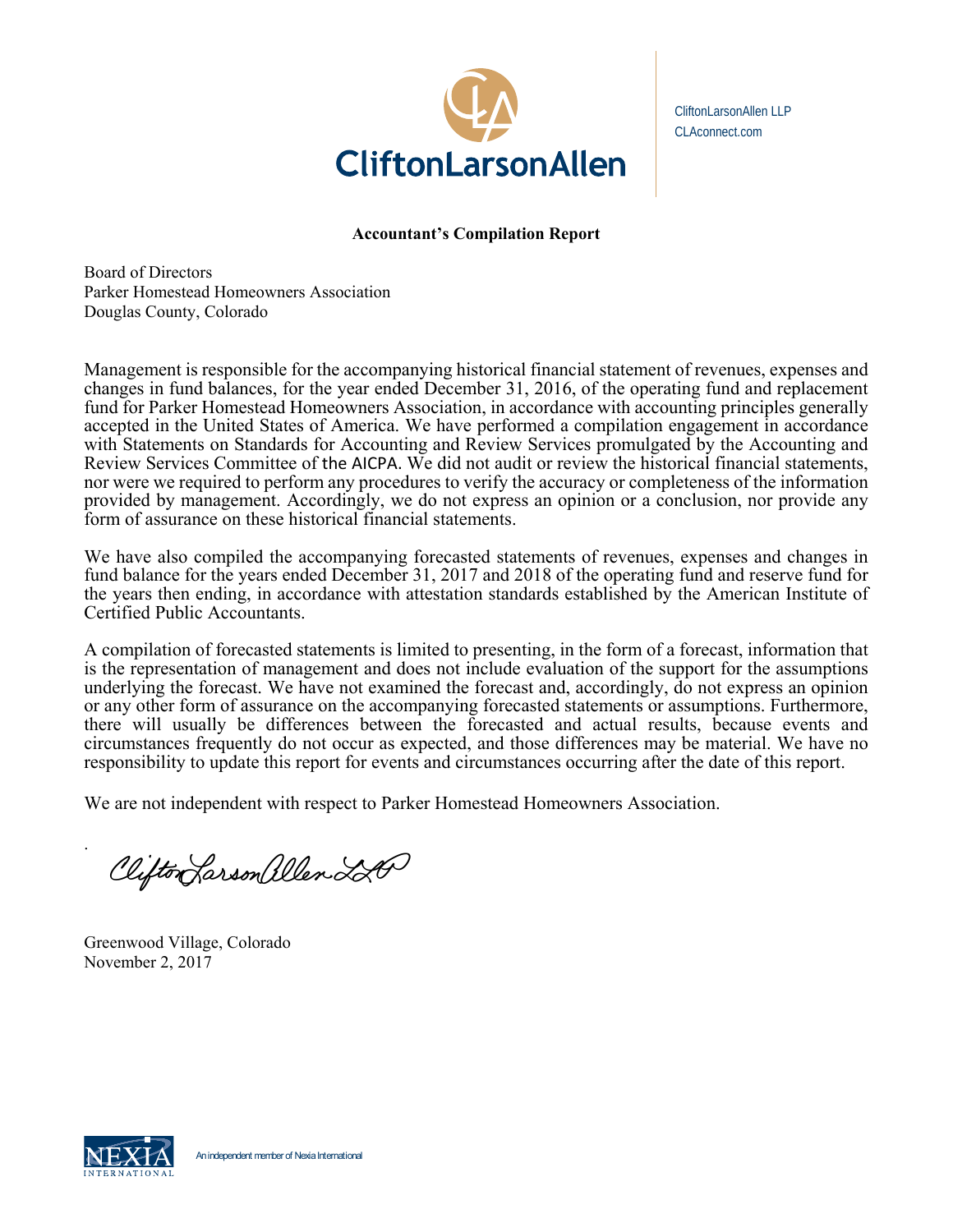#### **For the Years Ended and Ending December 31, PARKER HOMESTEAD HOMEOWNERS ASSOCIATION SUMMARY 2018 BUDGET AS ADOPTED WITH 2016 ACTUAL AND 2017 ESTIMATED**

9/15/2017

|                             |                                              | <b>ACTUAL</b><br>2016 |                          | <b>ESTIMATED</b><br>2017 | <b>ADOPTED</b><br>2018 |        |
|-----------------------------|----------------------------------------------|-----------------------|--------------------------|--------------------------|------------------------|--------|
|                             |                                              |                       |                          |                          |                        |        |
|                             | <b>BEGINNING FUND BALANCES</b>               | \$                    | 2,039                    | \$<br>$(2,604)$ \$       |                        | 20,811 |
| <b>REVENUES</b>             |                                              |                       |                          |                          |                        |        |
| 1 HOA assessments           |                                              |                       | 25,674                   | 50,400                   |                        | 50,400 |
|                             | 2 Developer contribution                     |                       |                          | 15,000                   |                        |        |
| 3 Working capital           |                                              |                       | 2,430                    |                          |                        |        |
| 4 Other HOA fees            |                                              |                       | 1,286                    | 2,000                    |                        |        |
|                             | Total revenues                               |                       | 29,390                   | $\overline{67,}400$      |                        | 50,400 |
| <b>TRANSFERS IN</b>         |                                              |                       | $\overline{\phantom{0}}$ | 2,000                    |                        | 2,400  |
|                             | Total funds available                        |                       | 31,429                   | 66,796                   |                        | 73,611 |
| <b>EXPENDITURES</b>         |                                              |                       |                          |                          |                        |        |
|                             | 5 General and administration                 |                       |                          |                          |                        |        |
| 6                           | Accounting                                   |                       | 4,022                    | 4,000                    |                        | 4,000  |
| 7<br>Audit                  |                                              |                       | 20                       |                          |                        |        |
| 8<br><b>Billing</b>         |                                              |                       | 4,441                    | 4,000                    |                        | 4,000  |
| 9                           | Contingency                                  |                       |                          |                          |                        | 750    |
| 10                          | HOA management                               |                       | 5,693                    | 4,000                    |                        | 4,000  |
| 11                          | Insurance                                    |                       | 1,396                    | 1,200                    |                        | 1,000  |
| 12<br>Legal                 |                                              |                       | 140                      | 500                      |                        | 1,000  |
| 13                          | Miscellaneous                                |                       | 752                      |                          |                        |        |
| 14                          | Postage and printing                         |                       | 393                      | 500                      |                        | 660    |
| 15                          | Property taxes                               |                       |                          | 185                      |                        | 500    |
| 17                          | 16 Operations and maintenance<br>Electricity |                       |                          |                          |                        | 450    |
| 18                          | Fertilization / weed control                 |                       |                          |                          |                        |        |
| 19                          | Irrigation repair                            |                       |                          | 3,500                    |                        | 1,500  |
| 20                          | Landscape maintenance                        |                       | 5,926                    | 9,000                    |                        | 9,000  |
| 21                          | Landscape maintenance - native               |                       |                          | 2,600                    |                        | 3,000  |
| 22                          | Snow removal                                 |                       | 93                       | 1,000                    |                        | 2,500  |
| 23                          | Trash removal                                |                       | 7,301                    | 9,000                    |                        | 9,800  |
| 24<br>Utilities             |                                              |                       | 3,712                    | 3,000                    |                        |        |
| 25<br>Water                 |                                              |                       |                          |                          |                        | 5,000  |
| 26<br>Website               |                                              |                       | 144                      | 1,500                    |                        | 400    |
|                             | Total expenditures                           |                       | 34,033                   | 43,985                   |                        | 47,560 |
| <b>TRANSFERS OUT</b>        |                                              |                       | $\overline{\phantom{m}}$ | 2,000                    |                        | 2,400  |
|                             | Total expenditures and transfers out         |                       |                          |                          |                        |        |
|                             | requiring appropriation                      |                       | 34,033                   | 45,985                   |                        | 49,960 |
|                             |                                              |                       |                          |                          |                        |        |
| <b>ENDING FUND BALANCES</b> |                                              | \$                    | $(2,604)$ \$             | 20,811                   | \$                     | 23,651 |

 This financial information should be read only in connection with the accompanying accountant's compilation report and summary of significant assumptions.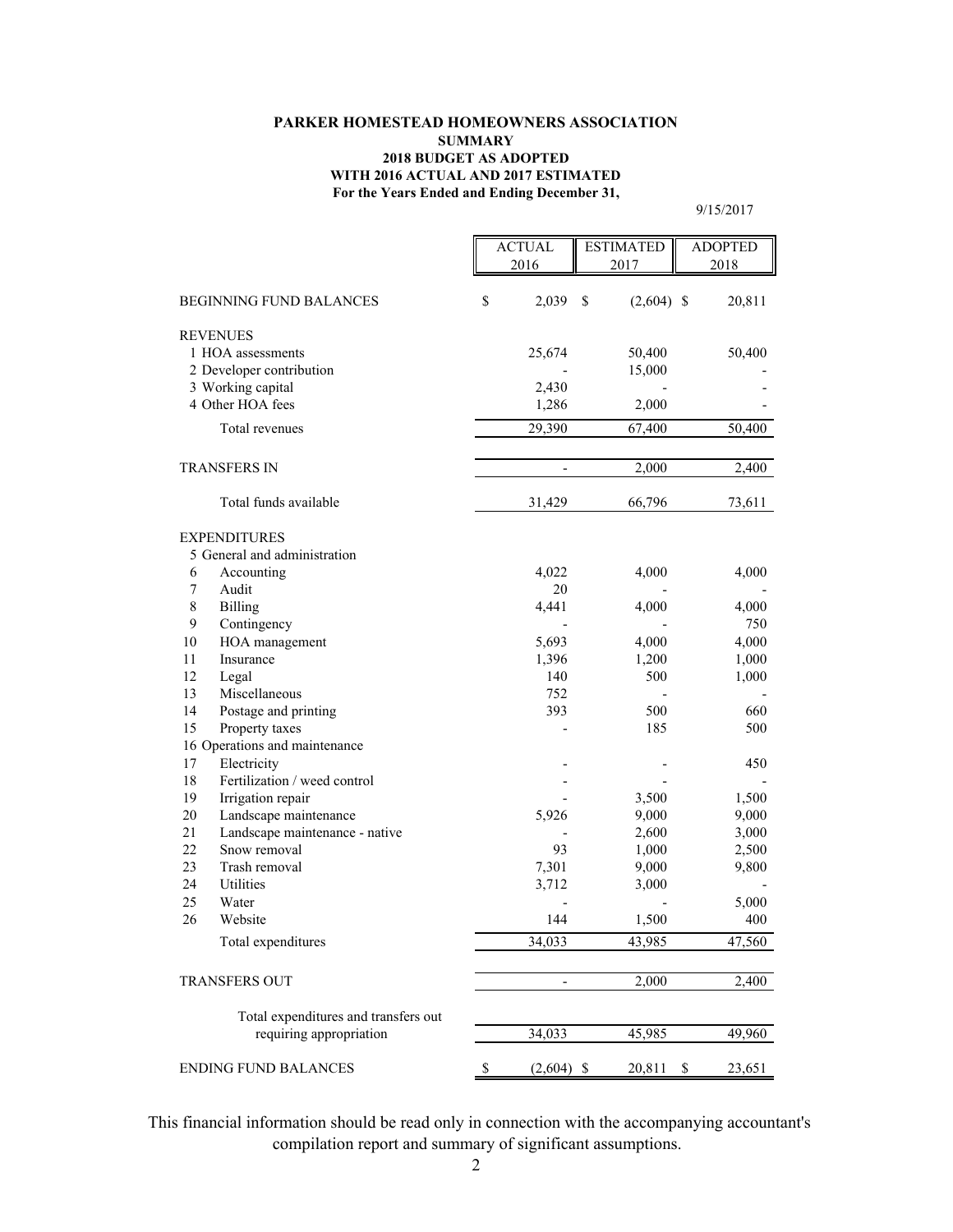#### **For the Years Ended and Ending December 31, PARKER HOMESTEAD HOMEOWNERS ASSOCIATION GENERAL FUND 2018 BUDGET AS ADOPTED WITH 2016 ACTUAL AND 2017 ESTIMATED**

9/15/2017

|                             |                                                         | <b>ACTUAL</b>      | <b>ESTIMATED</b>   | <b>ADOPTED</b> |  |
|-----------------------------|---------------------------------------------------------|--------------------|--------------------|----------------|--|
|                             |                                                         | 2016               | 2017               | 2018           |  |
|                             | <b>BEGINNING FUND BALANCES</b>                          | \$<br>1,039        | \$<br>$(3,604)$ \$ | 17,811         |  |
|                             |                                                         |                    |                    |                |  |
|                             | <b>REVENUES</b><br>1 HOA assessments                    | 25,674             |                    | 50,400         |  |
|                             | 2 Developer contribution                                |                    | 50,400<br>15,000   |                |  |
|                             | 3 Working capital                                       | 2,430              |                    |                |  |
| 4 Other HOA fees            |                                                         | 1,286              | 2,000              |                |  |
|                             | Total revenues                                          | 29,390             | 67,400             | 50,400         |  |
|                             |                                                         |                    |                    |                |  |
|                             | Total funds available                                   | 30,429             | 63,796             | 68,211         |  |
|                             | <b>EXPENDITURES</b>                                     |                    |                    |                |  |
|                             | General and administration                              |                    |                    |                |  |
| 5                           | Accounting                                              | 4,022              | 4,000              | 4,000          |  |
| 6                           | Audit                                                   | 20                 |                    |                |  |
| 7                           | <b>Billing</b>                                          | 4,441              | 4,000              | 4,000          |  |
| $\,8\,$                     | Contingency                                             |                    |                    | 750            |  |
| 9                           | HOA management                                          | 5,693              | 4,000              | 4,000          |  |
| 10                          | Insurance                                               | 1,396              | 1,200              | 1,000          |  |
| 11                          | Legal                                                   | 140                | 500                | 1,000          |  |
| 12                          | Miscellaneous                                           | 752                |                    |                |  |
| 13                          | Postage and printing                                    | 393                | 500                | 660            |  |
| 14                          | Property taxes                                          |                    | 185                | 500            |  |
|                             | Operations and maintenance                              |                    |                    |                |  |
| 15                          | Electricity                                             |                    |                    | 450            |  |
| 16                          | Fertilization / weed control                            |                    |                    |                |  |
| 17<br>18                    | Irrigation repair                                       |                    | 3,500              | 1,500          |  |
| 19                          | Landscape maintenance<br>Landscape maintenance - native | 5,926              | 9,000              | 9,000          |  |
| 20                          | Snow removal                                            | 93                 | 2,600              | 3,000          |  |
| 21                          | Trash removal                                           | 7,301              | 1,000<br>9,000     | 2,500<br>9,800 |  |
| 22                          | Utilities                                               | 3,712              | 3,000              |                |  |
| 23                          | Water                                                   |                    |                    | 5,000          |  |
| 24                          | Website                                                 | 144                | 1,500              | 400            |  |
|                             | Total expenditures                                      | 34,033             | 43,985             | 47,560         |  |
|                             |                                                         |                    |                    |                |  |
|                             | TRANSFERS OUT                                           |                    |                    |                |  |
|                             | <b>RESERVE FUND</b>                                     |                    | 2,000              | 2,400          |  |
|                             | Total transfers out                                     |                    | 2,000              | 2,400          |  |
|                             | Total expenditures and transfers out                    |                    |                    |                |  |
|                             | requiring appropriation                                 | 34,033             | 45,985             | 49,960         |  |
| <b>ENDING FUND BALANCES</b> |                                                         | \$<br>$(3,604)$ \$ | 17,811             | \$<br>18,251   |  |

 This financial information should be read only in connection with the accompanying accountant's compilation report and summary of significant assumptions.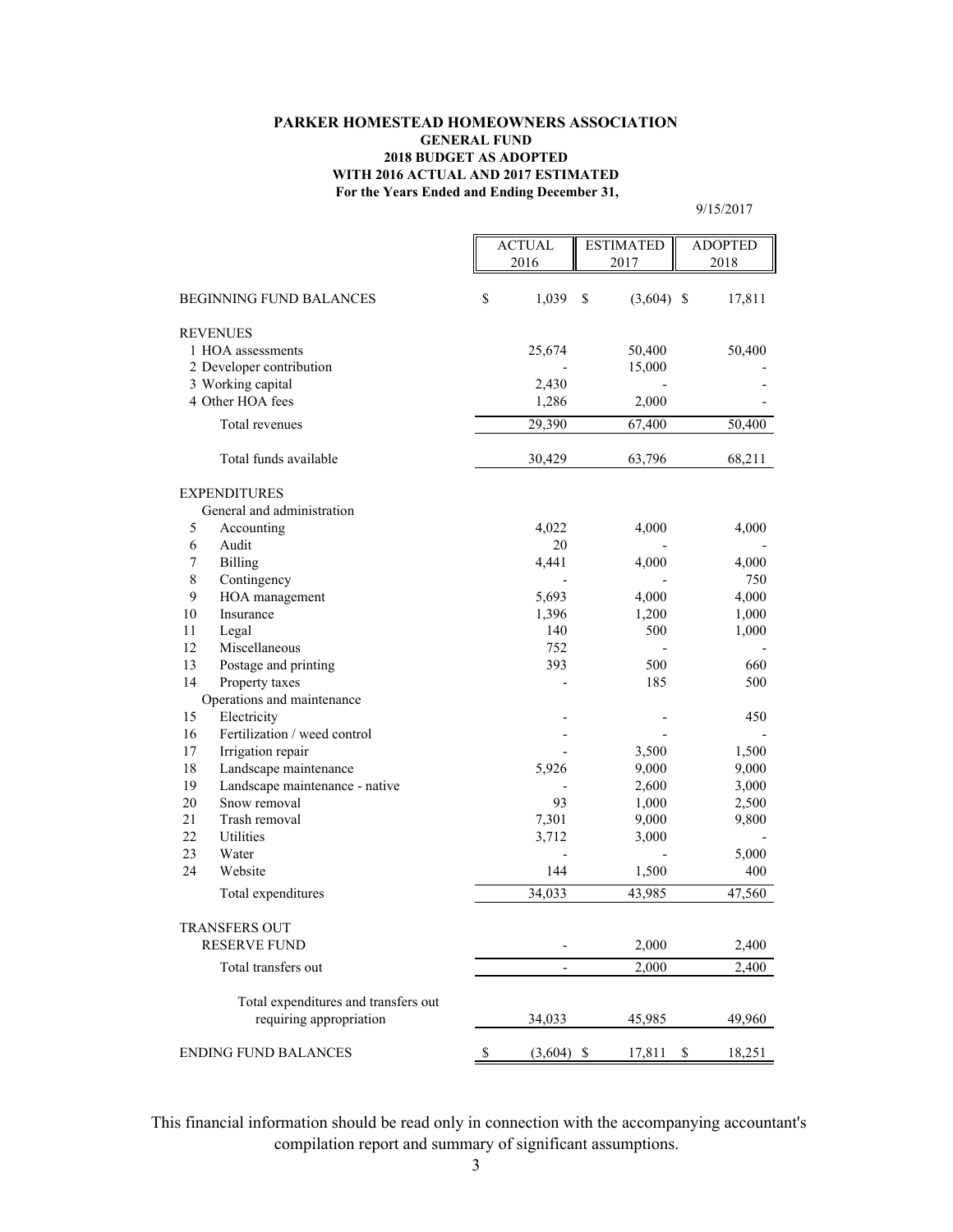# **For the Years Ended and Ending December 31, PARKER HOMESTEAD HOMEOWNERS ASSOCIATION RESERVE FUND 2018 BUDGET AS ADOPTED WITH 2016 ACTUAL AND 2017 ESTIMATED**

9/15/2017

|                                                                 | <b>ACTUAL</b><br>2016 |       | <b>ESTIMATED</b><br>2017 |       | <b>ADOPTED</b><br>2018 |       |
|-----------------------------------------------------------------|-----------------------|-------|--------------------------|-------|------------------------|-------|
| <b>BEGINNING FUND BALANCES</b>                                  | \$                    | 1,000 | \$                       | 1,000 | \$                     | 3,000 |
| <b>REVENUES</b>                                                 |                       |       |                          |       |                        |       |
| Total revenues                                                  |                       |       |                          |       |                        |       |
| <b>TRANSFERS IN</b>                                             |                       |       |                          |       |                        |       |
| <b>GENERAL FUND</b>                                             |                       |       |                          | 2,000 |                        | 2,400 |
| Total transfers in                                              |                       |       |                          | 2,000 |                        | 2,400 |
| Total funds available                                           |                       | 1,000 |                          | 3,000 |                        | 5,400 |
| <b>EXPENDITURES</b>                                             |                       |       |                          |       |                        |       |
| Total expenditures                                              |                       |       |                          |       |                        |       |
| Total expenditures and transfers out<br>requiring appropriation |                       |       |                          |       |                        |       |
| <b>ENDING FUND BALANCES</b>                                     | S                     | 1,000 | \$                       | 3,000 | \$                     | 5,400 |

 This financial information should be read only in connection with the accompanying accountant's compilation report and summary of significant assumptions.